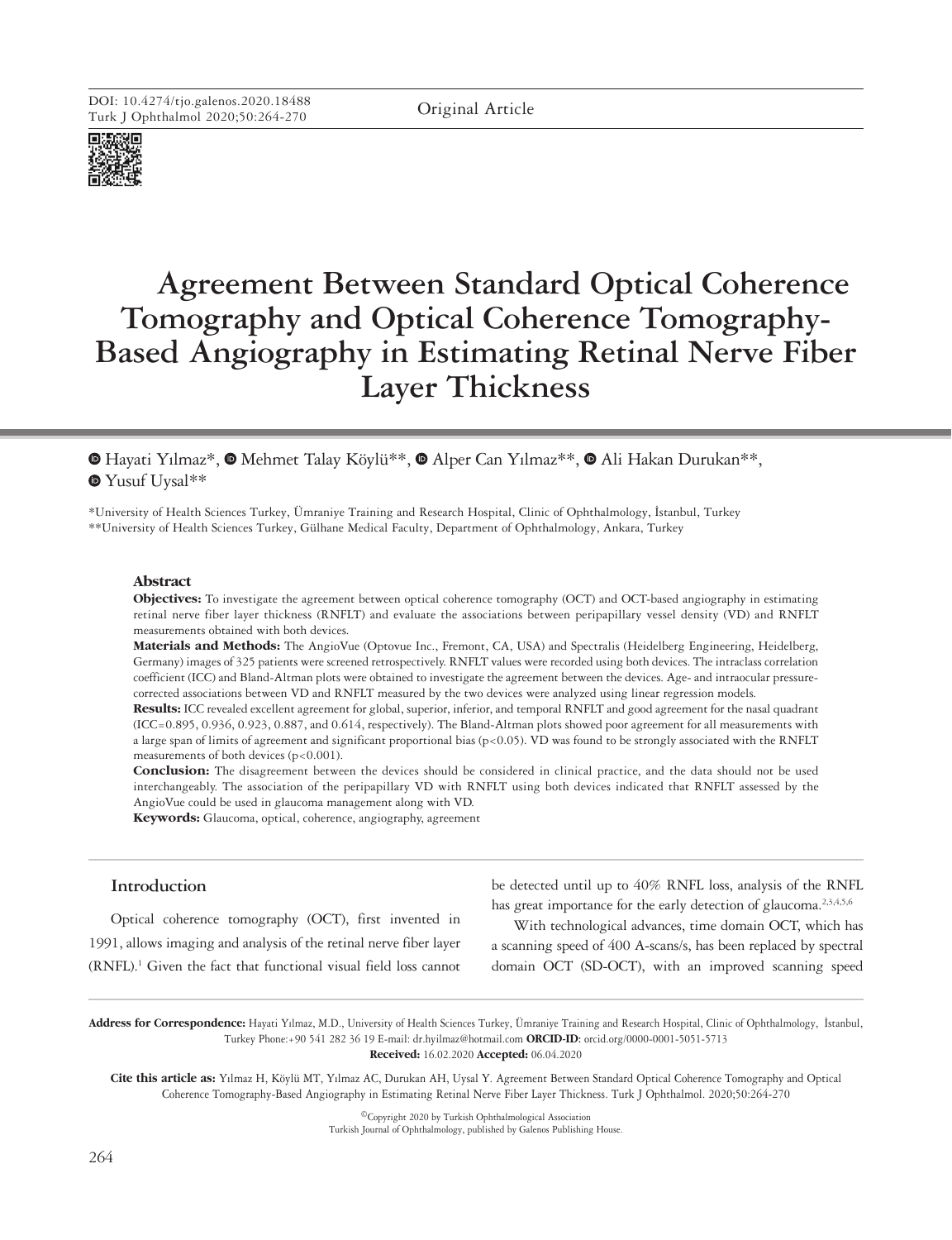of 29,000 to 55,000 A-scans/s, in ophthalmological practice.<sup>7</sup> Recently, the advent of OCT angiography (OCTA) has enabled the noninvasive visualization of the retinal and peripapillary vessels, as well as analysis of structural parameters such as RNFL thickness (RNFLT) in the same scan.<sup>8,9</sup> Using OCTA, the reduction of vessel density (VD) and blood flow index in glaucomatous eyes has been well documented in numerous studies.<sup>10,11</sup> Furthermore, it was established by previous studies that OCT and OCTA both have excellent repeatability and reproducibility.12,13,14,15,16

There are limited data about the structural measurements of peripapillary parameters such as RNFLT using the OCTA scanning module. It is very important for clinicians to determine whether OCTA could be used only for the vascular network assessment of the retina and optic nerve head (ONH) and whether this can replace traditional OCT for monitoring glaucoma patients. Therefore, the aim of the present study was to investigate the agreement between SD-OCT scans and SD-OCTbased OCTA system scans for RNFLT measurement in subjects with primary open-angle glaucoma (POAG).

## **Materials and Methods**

The present study was conducted after receiving the approval of the Institutional Non-interventional Research Ethics Committee of The Health Sciences University and was conducted in agreement with the principles of the Declaration of Helsinki. The study was designed retrospectively, and patients with a diagnosis of POAG or glaucoma suspect (GS) who visited our glaucoma clinics between January 2018 and August 2019 and underwent OCT and OCTA scans during this visit were identified from the hospital records. The exclusion criteria were as follows: age under 18 years, refractive error greater than  $\pm 3$ diopters, presence of any other ophthalmological pathology that could confound the assessment results (e.g., diabetes or hypertensive retinal diseases, amblyopia, optic nerve anomalies, optic neuropathies other than glaucoma, and age-related macular degeneration), SD-OCT signal strength <20 for Spectralis, and OCTA signal strength <70 for AngioVue.

## **Assessment of RNFLT Using SD-OCT**

Spectralis OCT (version 4.0) (Heidelberg Engineering, Heidelberg, Germany) was used for the measurement of RNFLT. This device has an A-scan rate of 40,000/s using a light source of 820 nm. An en face image focusing on the ONH was generated using a confocal scanning laser ophthalmoscope, and after a 3.4 mm circle was centered on the ONH, 15 images were acquired under high resolution settings and averaged automatically by the built-in software. After the scan was completed, global and quadrantal RNFLT values were recorded in accordance with the temporal-superior-nasal-inferior-temporal (TSNIT) chart.

## **Assessment of RNFLT Using OCTA**

OCTA scan acquisition was performed using an AngioVue OCTA system (Optovue Inc., Fremont, CA, USA) with an

A-scan rate of 70,000/s using a light source of 840 nm. En face images were acquired focusing on the ONH (4.5 mm x 4.5 mm) using the Angio Disc QuickVue module. Each scan contained 400x400 A-scans with two following B-scans at each fixed location. To reduce motion artifacts, each image consisted of one orthogonal horizontal and vertical scan.

OCTA provides RNFLT and peripapillary VD data in the same scan. After the scanning was completed, in addition to the VD of the global retinal peripapillary capillary plexus (RPCP), global and quadrantal RNFLT values were recorded in accordance with the TSNIT chart.

#### **Statistical Analyses**

Quantitative variables were expressed as mean and standard deviation (SD), and qualitative variables as percentages. The paired t-test was used to compare the results of the two devices. The magnitude of the disagreement between the Spectralis and the AngioVue data was estimated as the mean absolute difference of the global and quadrantal RNFLT values. The agreement between the corresponding Spectralis and AngioVue data was calculated using intraclass correlation coefficient (ICC). Absolute ICCs based on the mixed model analysis of variance were used in the present study. An ICC value less than 0.4 was considered to indicate poor agreement, 0.4 to 0.75 as fair to good agreement, and a value greater than  $0.75$  as excellent agreement.<sup>17</sup> ICC calculations were performed before and after the subjects were divided into the POAG and GS groups. The Shapiro-Wilk test was used to determine whether the differences in corresponding Spectralis and AngioVue data were normally distributed. Bland-Altman plots were used to assess the agreement between Spectralis and AngioVue in terms of RNFLT measurements. One-sample t-test was performed to reveal the differences before the Bland-Altman plots were created.<sup>18</sup> Then, the linear regression analyses of the Bland-Altman plots were performed to determine the significance of the proportional biases. Age- and intraocular pressure (IOP)-corrected linear regression models were created to analyze the associations between RNFLT data and the small VD of the RPCP. The results of the regression results were obtained with coefficients (B), 95% confidence intervals (CI), and p values. All statistical analyses were undertaken using IBM SPSS Statistics version 21 (IBM Corp., Armonk, NY, USA). A p value less than 0.05 was considered statistically significant.

#### **Results**

Of the 386 patients that met the inclusion criteria, a total of 325 patients (52% female, mean age  $61.4 \pm 18.7$  years) were included in the study, and only 1 eye of each patient (with better SD-OCT and OCTA quality) was included in the statistical analysis. Of these 325 eyes, 218 were diagnosed as having POAG and 107 as GS.

Table 1 presents the mean global and quadrantal RNFLT values obtained with AngioVue and Spectralis, the mean differences between the measurements of the two devices, and the results of the paired t-test. The devices significantly differed in all RNFLT parameters (p<0.001). AngioVue tended to measure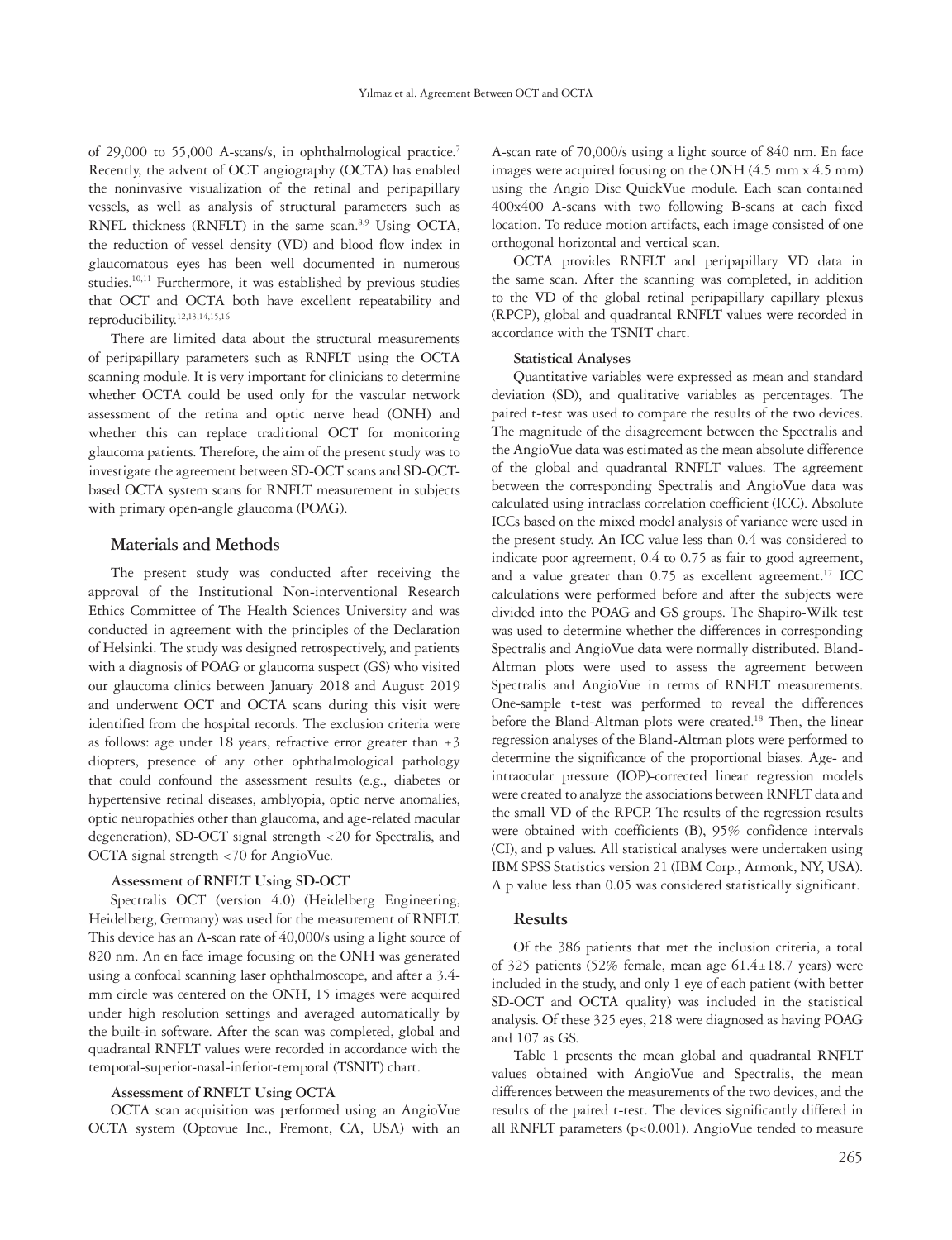RNFLT thicker than Spectralis in all quadrants. The global, superior, nasal, inferior, and temporal RNFLT measurements of the two devices were all positively and strongly correlated (R=0.948, 0.908, 0.764, 0.920, and 0.824, respectively).

The mean small VD of the RPCP was 47.97% for the whole sample, 45.84% for the POAG patients, and 51.24% for the GS patients. VD was significantly lower in the POAG group compared to the GS group (p<0.001, Student's t-test).

## **Agreement Between SD-OCT and OCTA**

The results of the ICC analyses are presented in Table 2. There was excellent agreement between the two devices for all RNFLT measurements (ICC=0.895 for global RNFLT, 0.936 for superior, 0.923 for inferior, and 0.887 for temporal) except the nasal quadrant, for which the agreement was good (ICC=0.614). The rates of agreement were higher for the POAG patients than GS cases (Table 2).

Figure 1 presents the scatter plot of AngioVue versus Spectralis in terms of global, superior, nasal, inferior, and temporal RNFLT along with the Bland-Altman plots of these parameters. The Bland-Altman plots showed that the mean bias

± SD between the measurements of AngioVue and Spectralis was 10.74±6.56 for global RNFLT, and 6.35±12.47, 21.39±12.78,  $10.53 \pm 11.91$ , and  $4.29 \pm 9.86$  for superior, nasal, inferior, and temporal RNFLT, respectively. The limits of agreement (LOA) were -2.11 -23.59 for global RNFLT, -18.09 -30.79 for superior, -3.67 -46.45 for nasal, -12.99 -33.69 for inferior and -15.03 -23.61 for temporal RNFLT. The Bland-Altman plots revealed the slope of the regression line as 0.13, 0.11, 0.18, 0.12, and -0.04 for global, superior, nasal, inferior, and temporal RNFLT, respectively, indicating that AngioVue tended to provide thicker RNFLT values than Spectralis except for the temporal quadrant, where the opposite result was obtained. The linear regression analyses of the proportional bias were all statistically significant except for the temporal quadrant  $(p<0.001$  for global, inferior, and nasal RNFLT, p=0.014 for superior RNFLT and p=0.407 for temporal RNFLT). The wide spans of LOA and the statistically significant proportional biases suggested poor agreement between AngioVue and Spectralis. However, for the temporal quadrant, the disagreement between the two devices seemed to be much more tolerable.

| Table 1. Mean values of the AngioVue and spectralis OCT measurements of the RNFLT and the paired t-test results |                |                 |                 |         |  |  |  |
|-----------------------------------------------------------------------------------------------------------------|----------------|-----------------|-----------------|---------|--|--|--|
|                                                                                                                 | AngioVue (SD)  | Spectralis (SD) | Difference (SD) |         |  |  |  |
| Global (mm)                                                                                                     | 93.02 (20.13)  | 82.27 (17.70)   | 10.74(6.56)     | < 0.001 |  |  |  |
| Superior (mm)                                                                                                   | 106.32 (29.69) | 99.97 (26.69)   | 6.35(12.47)     | < 0.001 |  |  |  |
| Nasal (mm)                                                                                                      | 83.27 (16.33)  | 61.87(19.83)    | 21.39 (12.78)   | < 0.001 |  |  |  |
| Inferior (mm)                                                                                                   | 112.28 (30.34) | 102.81 (26.97)  | 10.53(11.91)    | < 0.001 |  |  |  |
| Temporal (mm)                                                                                                   | 69.96(16.33)   | 65.67(16.87)    | 4.29(9.86)      | < 0.001 |  |  |  |
| RNFLT: Retinal nerve fiber layer thickness, SD: Standard deviation, OCT: Optical coherence tomography           |                |                 |                 |         |  |  |  |

| Table 2. Intraclass correlation coefficient (ICC) values between AngioVue and spectralis measurements |             |            |                             |              |  |  |
|-------------------------------------------------------------------------------------------------------|-------------|------------|-----------------------------|--------------|--|--|
|                                                                                                       |             | <b>ICC</b> | 95% CI (lower/upper bounds) | $\mathbf{p}$ |  |  |
| Global                                                                                                | Total       | 0.895      | 0.876/0.962                 | < 0.001      |  |  |
|                                                                                                       | <b>POAG</b> | 0.900      | 0.894/0.944                 | < 0.001      |  |  |
|                                                                                                       | <b>GS</b>   | 0.756      | 0.521/0.872                 | < 0.001      |  |  |
| Superior                                                                                              | Total       | 0.936      | 0.646/0.969                 | < 0.001      |  |  |
|                                                                                                       | <b>POAG</b> | 0.949      | 0.711/0.968                 | < 0.001      |  |  |
|                                                                                                       | <b>GS</b>   | 0.758      | 0.617/0.952                 | < 0.001      |  |  |
| <b>Nasal</b>                                                                                          | Total       | 0.614      | 0.465/0.859                 | < 0.001      |  |  |
|                                                                                                       | <b>POAG</b> | 0.603      | 0.400/0.851                 | < 0.001      |  |  |
|                                                                                                       | <b>GS</b>   | 0.553      | 0.274/0.846                 | < 0.001      |  |  |
| Inferior                                                                                              | Total       | 0.923      | 0.646/0.969                 | < 0.001      |  |  |
|                                                                                                       | <b>POAG</b> | 0.926      | 0.711/0.968                 | < 0.001      |  |  |
|                                                                                                       | <b>GS</b>   | 0.840      | 0.617/0.952                 | < 0.001      |  |  |
| Temporal                                                                                              | Total       | 0.887      | 0.814/0.927                 | < 0.001      |  |  |
|                                                                                                       | <b>POAG</b> | 0.888      | 0.818/0.927                 | < 0.001      |  |  |
|                                                                                                       | <b>GS</b>   | 0.848      | 0.628/0.928                 | < 0.001      |  |  |
| CI: Confidence interval, POAG: Primer open angle glaucoma, GS: Glaucoma suspect                       |             |            |                             |              |  |  |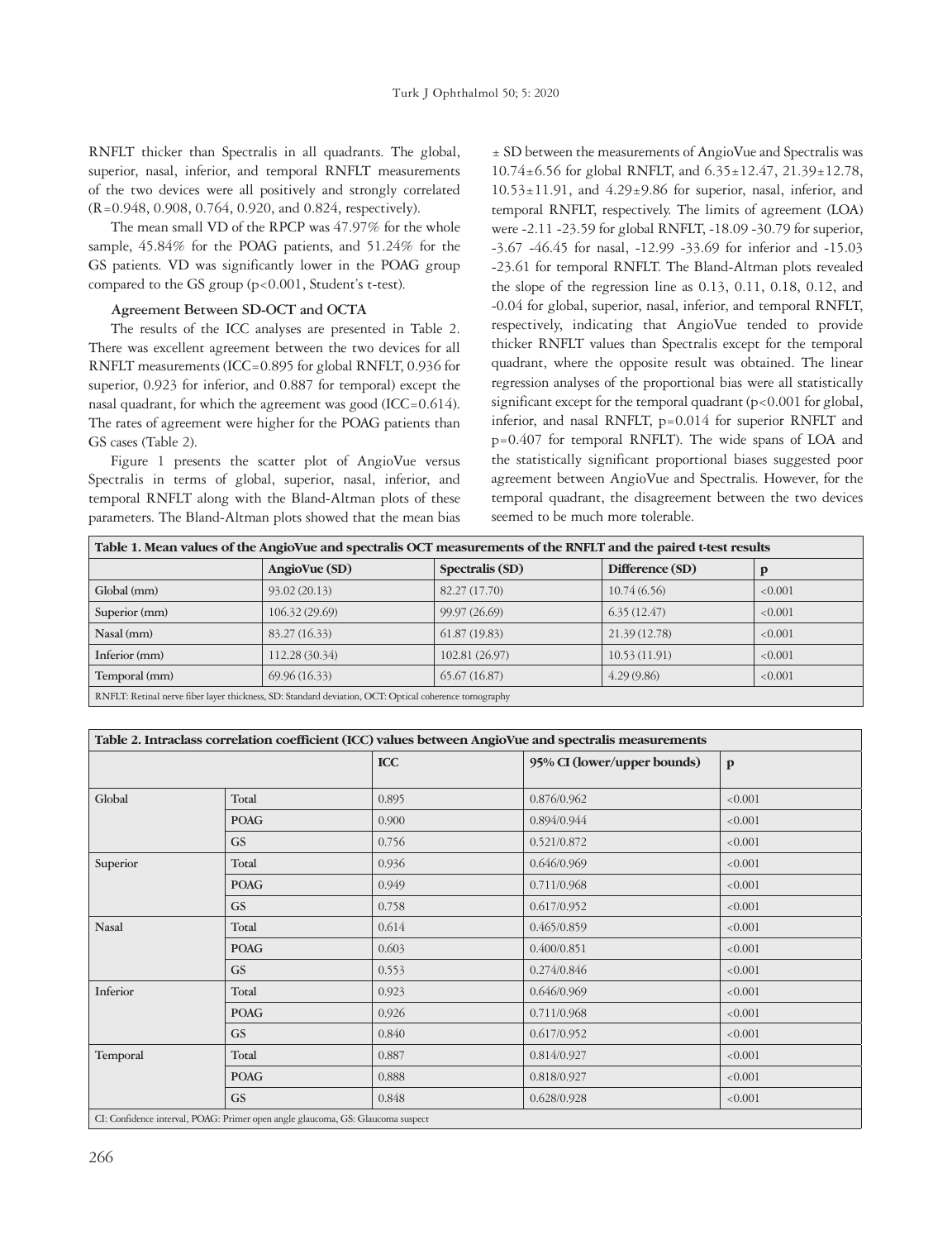#### **Associations with RPCP VD**

The results of the regression models are given in Table 3. Global and all quadrantal RNFLT values obtained by both AngioVue and Spectralis were strongly and independently associated with the small VD of the RPCP. Global RNFLT had the closest relation with the small VD of the RPCP (B=0.327 for AngioVue and 0.382 for Spectralis).



Figure 1. Scatter plots of AngioVue versus Spectralis OCT for RNFLT (column 1) and the Bland-Altman plots for the agreement between AngioVue and Spectralis for the RNFLT (column 2). Scatter plots were given with the regression line (black line) and the 95% limits of agreements (red lines). Bland-Altman plots were given with the mean of the difference (red bold line), 1.96 SDs (black bold lines), and the regression lines (black thin lines). RNFLT scatter and Bland-Altman plots for global (a1,a2), superior (b1,b2), nasal (c1,c2), inferior (d1,d2), temporal (e1,e2) RNFLT values

OCT: Optical coherence tomography, RNFLT: Retinal nerve fiber layer thickness, SD: Standard deviation

| Table 3. The linear regression models for the RPCP small VD                                                                                           |               |       |                                             |         |  |  |  |
|-------------------------------------------------------------------------------------------------------------------------------------------------------|---------------|-------|---------------------------------------------|---------|--|--|--|
| <b>RNFLT</b>                                                                                                                                          | <b>Device</b> | B     | 95% CI (lower/upper bounds)<br>$\mathbf{p}$ |         |  |  |  |
| Global                                                                                                                                                | AngioVue      | 0.327 | 0.302/0.353                                 | < 0.001 |  |  |  |
|                                                                                                                                                       | Spectralis    | 0.382 | 0.353/0.411                                 | < 0.001 |  |  |  |
| Superior                                                                                                                                              | AngioVue      | 0.213 | 0.193/0.232                                 | < 0.001 |  |  |  |
|                                                                                                                                                       | Spectralis    | 0.243 | 0.221/0.264                                 | < 0.001 |  |  |  |
| <b>Nasal</b>                                                                                                                                          | AngioVue      | 0.288 | 0.254/0.322                                 | < 0.001 |  |  |  |
|                                                                                                                                                       | Spectralis    | 0.301 | 0.253/0.350                                 | < 0.001 |  |  |  |
| Inferior                                                                                                                                              | AngioVue      | 0.198 | 0.178/0.218                                 | < 0.001 |  |  |  |
|                                                                                                                                                       | Spectralis    | 0.232 | 0.210/0.255                                 | < 0.001 |  |  |  |
| Temporal                                                                                                                                              | AngioVue      | 0.199 | 0.141/0.258                                 | < 0.001 |  |  |  |
|                                                                                                                                                       | Spectralis    | 0.186 | 0.130/0.242                                 | < 0.001 |  |  |  |
| RPCP: Retinal peripapillary capillary plexus, VD: Vessel density, RNFLT: Retinal nerve fiber layer thickness, B: Coefficient, CI: Confidence interval |               |       |                                             |         |  |  |  |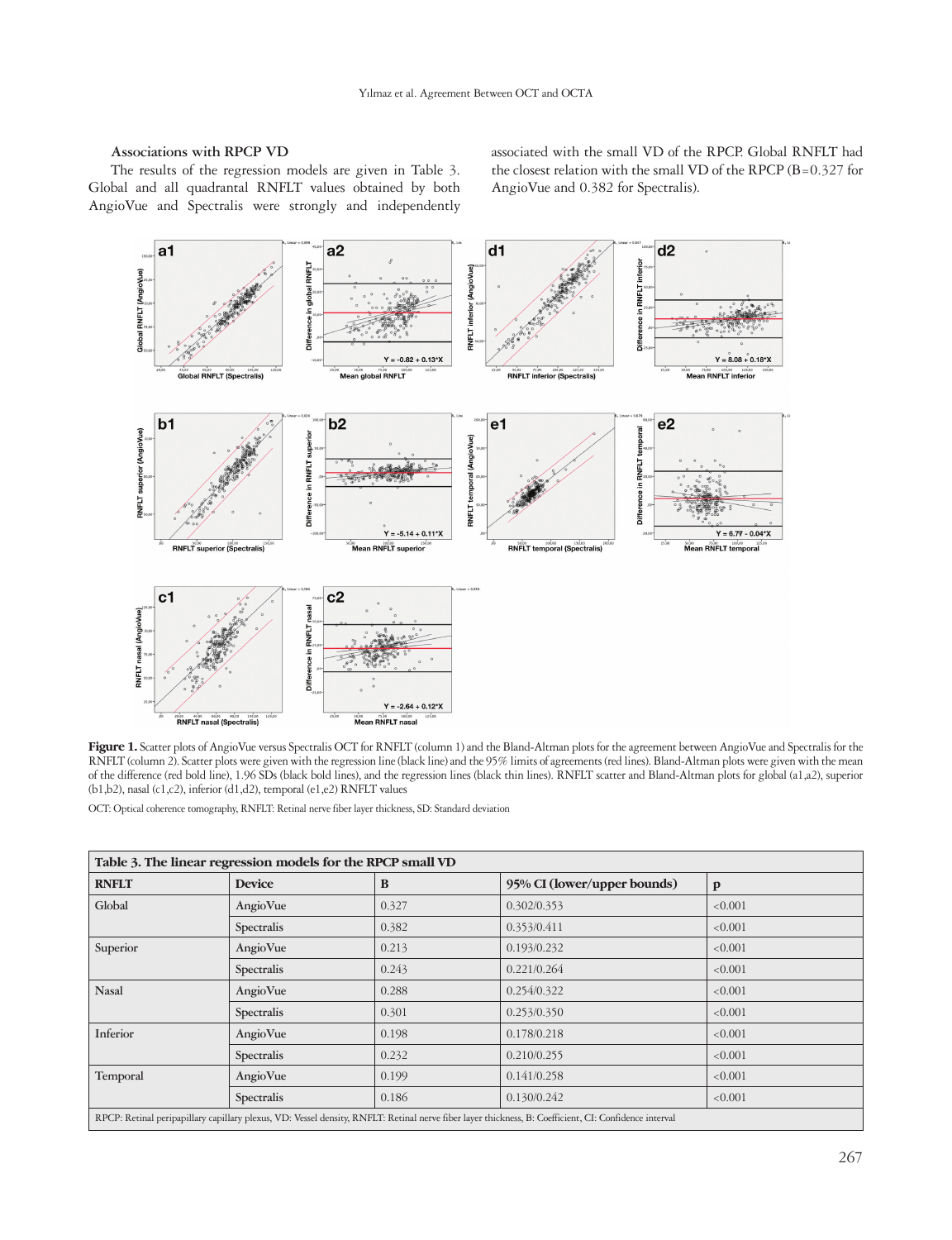## **Discussion**

The present study investigated the agreement between two different SD-OCT scanning systems, Spectralis OCT and AngioVue, in terms of RNFLT measurements. Although these devices use similar technologies to measure RNFLT and they are both systems based on SD-OCT, the differences in their built-in algorithms caused important differences, indicating that the data should not be used interchangeably. Age- and IOP-controlled associations of the peripapillary VD with RNFLT measurements assessed by these devices were also evaluated in this study. The RNFLT measurements of both devices were found to be strongly associated with the small VD of the RPCP.

Previous studies assessing the agreement between OCT devices similar to our study found better agreement for global thickness.19,20,21 The better agreement for global RNFLT compared to quadrant thicknesses may be related to the small centralization errors around the ONH. It has been shown that quadrantal measurements may result in greater errors in noncentered scans.<sup>22</sup> Hong et al.<sup>23</sup> compared RNFLT measurements assessed by swept-source OCT (SS-OCT, Triton, Topcon) with SD-OCT (3D-OCT-2000, Topcon). They found that the agreement between these devices was excellent; however, they suggested that the clinician should be aware of measurement errors, especially in patients with retinal diseases. Koh et al.<sup>24</sup> investigated the agreement between SD-OCT (Cirrus HD-OCT, Carl Zeiss Meditec) and OCT/scanning laser ophthalmoscopy (OCT/SLO, OPKO/OTI) and found differences in RNFLT measurements; however, they also suggested that the devices were similar in terms of the detection of glaucomatous damage. Similarly, Mwanza et al.<sup>25</sup> compared 3 different SD-OCT devices (Cirrus HD-OCT, Spectralis OCT and RTVue) and reported different RNFLT values but noted that the dynamic range and the number of steps to the RNFL floor were similar between the devices. Leite et al.<sup>19</sup> also compared the same  $3$  devices and concluded that these devices could not be used interchangeably.

The only study which investigated the agreement in RNFLT measurements between the traditional OCT system (Cirrus HD-OCT, Carl Zeiss Meditec) and OCTA (Plex Elite 9000, Carl Zeiss Meditec) as in our study was that of Tan et al.<sup>9</sup>, who found excellent agreement in terms of the global, superior, and inferior quadrants and good agreement in the temporal and nasal quadrants. The authors concluded that RNFLT could be sufficiently extracted from wide-field OCTA scans. In our study, the agreement was also excellent for the global, superior, inferior, and temporal RNFLT and good for the nasal quadrant.

While investigating the agreement between instruments, the intra-subject repeatability of measurements should also be considered. Previous studies investigated the repeatability of measurements for numerous commercially available OCT devices and the intra-test variability was found to be approximately 5 µm.21,26,27 With an intra-test variability of 5 µm for each device, even if the instruments have perfect agreement, an error of approximately 10  $\mu$ m ( $\pm$ 5  $\mu$ m) in the agreement could be expected.19 In the present study, the span of the LOA of the

global RNFLT was approximately 25 µm, more than twice the expected error. The spans of the LOA of the quadrants were even wider than that of the global RNFLT, again indicating that the AngioVue and Spectralis data could not be used interchangeably.

There were fixed biases between the measurements in all corresponding parameters. The AngioVue measurements were consistently thicker than those of Spectralis. There were also proportional biases, indicating that the differences in the RNFLT measurements between the instruments varied according to the actual thickness of RNFL. AngioVue consistently measured RNFLT thicker than Spectralis in all quadrants, but this difference was even greater where the RNFL was thicker. AngioVue and Spectralis seemed to agree more in cases with a thinner RNFL. This was also supported by the much higher ICCs of the POAG patients compared to the GS subjects. Similar proportional biases were observed in previous studies.19,23,24,28,29 However, no assumption can be made regarding the accuracy of the measurements without a direct comparison to histologic measurements.

The differences between AngioVue and Spectralis were greatest in measurements of the nasal quadrant. There were strong correlations between the corresponding measurements of the two devices; however, the correlation of the nasal quadrant measurements was the weakest. In addition, ICCs revealed good agreement for the nasal quadrant but excellent agreement for all the remaining quadrants, which is consistent with the findings of previous studies.9,19,20,30 The reason for the greater difference in the nasal quadrant measurements might be the use of different incidence angle of the laser beam by different devices.<sup>19</sup>

Small VD in the RPCP was found to be associated with RNFLT in all quadrants for both AngioVue and Spectralis. She et al.<sup>31</sup> showed that the peripapillary VD was closely related to RNFLT and concluded that OCTA could be valuable for detecting glaucomatous damage. In contrast to She et al. $31$ , Holló<sup>32,33</sup> conducted a 2-year follow-up study and reported that peripapillary VD did not support glaucomatous progression; however, after removing the large vessels, peripapillary VD could be helpful in detecting progression. The built-in software of AngioVue automatically removes the large vessels and calculates only small VD. The associations of the RNFLT measurements of both devices with RPCP VD were nearly the same. This indicates that RNFLT assessed with OCTA is adequate for use in the management of glaucoma.

## **Conclusion**

In conclusion, even with the excellent agreement revealed by ICC, the wide spans of LOA and the significant proportional biases suggest poor agreement between AngioVue and Spectralis, and therefore the data obtained from these instruments should not be used interchangeably. However, given the fact that VD in the peripapillary area is highly associated with glaucomatous damage and that the results of the present study revealed strong correlations between RNFLT and peripapillary VD for both AngioVue and Spectralis measurements, the RNFLT values of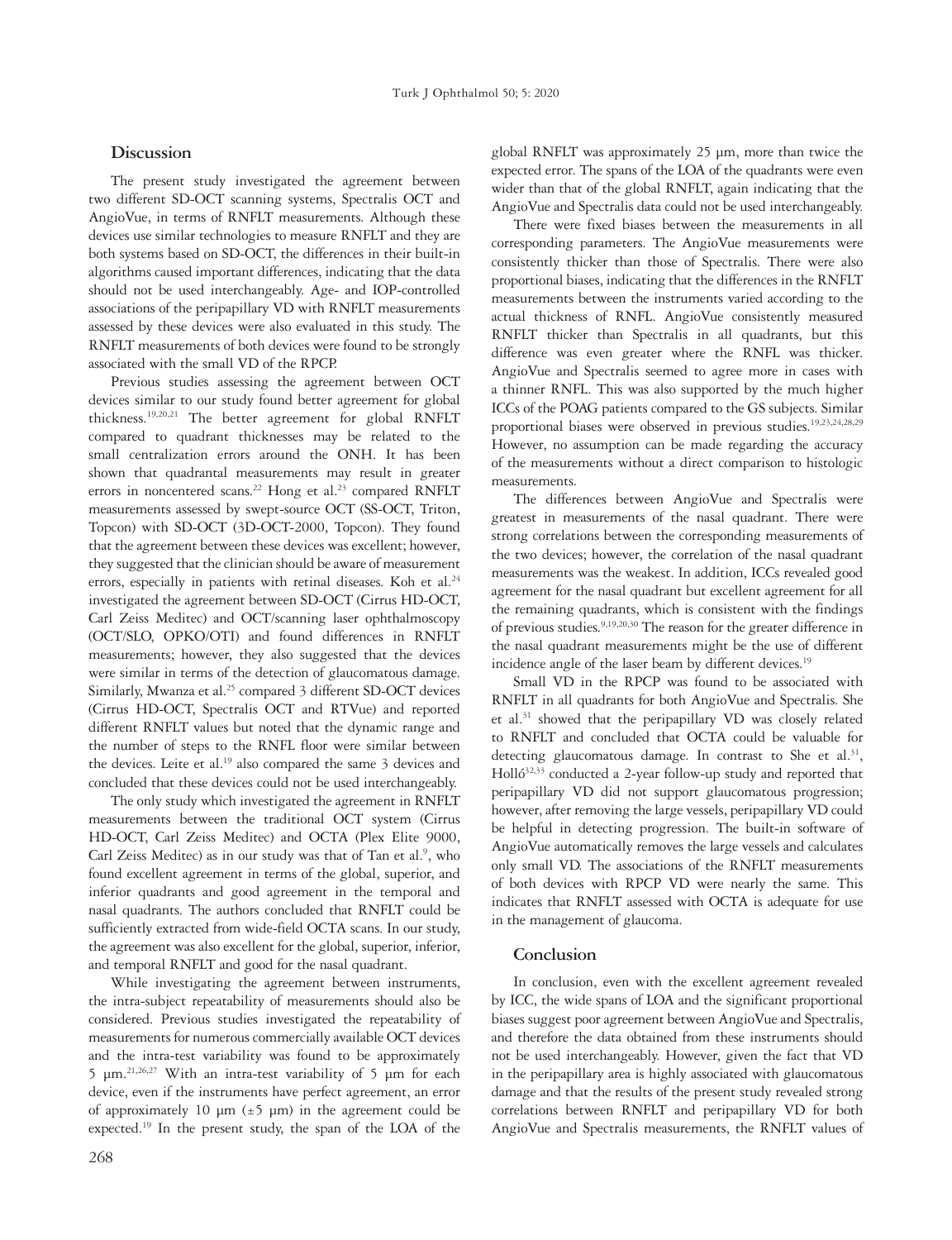OCTA could be used for monitoring RNFLT in addition to VD in patients with glaucoma.

### **Ethics**

**Ethics Committee Approval:** The present study was conducted after receiving the approval of the Institutional Non-interventional Research Ethics Committee of The Health Sciences University and was conducted in agreement with the principles of the Declaration of Helsinki.

**Informed Consent:** Retrospective.

**Peer-review:** Externally peer-reviewed.

### **Authorship Contributions**

Concept: H.Y., Design: H.Y., M.T.K., Data Collection or Processing: A.C.Y., Analysis or Interpretation: H.Y., M.T.K., A.H.D., Y.U., Literature Search: H.Y., Writing: H.Y.

**Conflict of Interest:** No conflict of interest was declared by the authors.

**Financial Disclosure:** The authors declared that this study received no financial support.

#### **References**

- 1. Huang D, Swanson EA, Lin CP, Schuman JS, Stinson WG, Chang W, Hee MR, Flotte T, Gregory K, Puliafito CA, et al. Optical coherence tomography. Science. 1991;254:1178-1181.
- 2. Zhang Y, Wu LL, Yang YF. Potential of stratus optical coherence tomography for detecting early glaucoma in perimetrically normal eyes of open-angle glaucoma patients with unilateral visual field loss. J Glaucoma. 2010;19:61- 65.
- 3. Kanamori A, Nakamura M, Escano MF, Seya R, Maeda H, Negi A. Evaluation of the glaucomatous damage on retinal nerve fiber layer thickness measured by optical coherence tomography. Am J Ophthalmol. 2003;135:513-520.
- Yoo YC, Park KH. Comparison of optical coherence tomography and scanning laser polarimetry for detection of localized retinal nerve fiber layer defects. J Glaucoma. 2010;19:229-236.
- 5. Kim TW, Park UC, Park KH, Kim DM. Ability of stratus OCT to identify localized retinal nerve fiber layer defects in patients with normal standard automated perimetry results. Invest Ophthalmol Vis Sci. 2007;48:1635- 1641.
- 6. Quigley HA, Addicks EM, Green WR. Optic Nerve Damage in Human Glaucoma: III. Quantitative Correlation of Nerve Fiber Loss and Visual Field Defect in Glaucoma, Ischemic Neuropathy, Papilledema, and Toxic Neuropathy. Arch Ophthalmol. 1982;100:135-146.
- 7. Mumcuoglu T, Wollstein G, Wojtkowski M, Kagemann L, Ishikawa H, Gabriele ML, Srinivasan V, Fujimoto JG, Duker JS, Schuman JS. Improved Visualization of Glaucomatous Retinal Damage Using Highspeed Ultrahigh-Resolution Optical Coherence Tomography. Ophthalmology. 2008;115:782-789.
- 8. Koustenis A Jr, Harris A, Gross J, Januleviciene I, Shah A, Siesky B. Optical coherence tomography angiography: An overview of the technology and an assessment of applications for clinical research. Br J Ophthalmol. 2017;101:16-20.
- 9. Tan B, Chua J, Harish T, Lau A, Gan ATL, Tan YL, Wong DWK, Chong RS, Ang M, Husain R, Schmetterer L. Comparison of a commercial spectral-domain OCT and swept-source OCT based on an angiography scan for measuring circumpapillary retinal nerve fibre layer thickness. Br J Ophthalmol. 2020;104:974-979.
- 10. Bojikian KD, Chen PP, Wen JC. Optical coherence tomography angiography in glaucoma. Curr Opin Ophthalmol. 2019;30:110-116.
- 11. Yarmohammadi A, Zangwill LM, Diniz-Filho A, Suh MH, Manalastas PI, Fatehee N, Yousefi S, Belghith A, Saunders LJ, Medeiros FA, Huang D, Weinreb RN. Optical coherence tomography angiography vessel density in

healthy, glaucoma suspect, and glaucoma eyes. Invest Ophthalmol Vis Sci. 2016;57:451-459.

- 12. Lee SY, Bae HW, Kwon HJ, Seong GJ, Kim CY. Repeatability and Agreement of Swept Source and Spectral Domain Optical Coherence Tomography Evaluations of Thickness Sectors in Normal Eyes. J Glaucoma. 2017;26:46- 53.
- 13. Matlach J, Wagner M, Malzahn U, Göbel Winfried. Repeatability of peripapillary retinal nerve fiber layer and inner retinal thickness among two spectral domain optical coherence tomography devices. Invest Ophthalmol Vis Sci. 2014;55:6536-6546.
- 14. Carpineto P, Mastropasqua R, Marchini G, Toto L, Di Nicola M, Di Antonio L. Reproducibility and repeatability of foveal avascular zone measurements in healthy subjects by optical coherence tomography angiography. Br J Ophthalmol. 2016;100:671-676.
- 15. Al-Sheikh M, Tepelus TC, Nazikyan T, Sadda SVR. Repeatability of automated vessel density measurements using optical coherence tomography angiography. Br J Ophthalmol. 2017;101:449-452.
- 16. Coscas F, Sellam A, Glacet-Bernard A, Jung C, Goudot M, Miere A, Souied EH. Normative data for vascular density in superficial and deep capillary plexuses of healthy adults assessed by optical coherence tomography angiography. Investig Ophthalmol Vis Sci. 2016;57:211-223.
- 17. Everitt BS, Fleiss JL. Statistical Methods for Rates and Proportions. Biometrics. 1981;37:867.
- 18. Doğan NÖ. Bland-Altman analysis: A paradigm to understand correlation and agreement. Turkish J Emerg Med. 2018;18:139-141.
- 19. Leite MT, Rao HL, Weinreb RN, Zangwill LM, Bowd C, Sample PA, Tafreshi A, Medeiros FA. Agreement among spectral-domain optical coherence tomography instruments for assessing retinal nerve fiber layer thickness. Am J Ophthalmol. 2011;151:85-92.
- 20. Vizzeri G, Weinreb RN, Gonzalez-Garcia AO, Bowd C, Medeiros FA, Sample PA, Zangwill LM. Agreement between spectral-domain and time-domain OCT for measuring RNFL thickness. Br J Ophthalmol. 2009;93:775-781.
- 21. González-García AO, Vizzeri G, Bowd C, Medeiros FA, Zangwill LM, Weinreb RN. Reproducibility of RTVue Retinal Nerve Fiber Layer Thickness and Optic Disc Measurements and Agreement with Stratus Optical Coherence Tomography Measurements. Am J Ophthalmol. 2009;147:1067-1074.
- 22. Vizzeri G, Bowd C, Medeiros FA, Weinreb RN, Zangwill LM. Effect of improper scan alignment on retinal nerve fiber layer thickness measurements using stratus optical coherence tomograph. J Glaucoma. 2008;17:341-349.
- 23. Hong EH, Ryu SJ, Kang MH, Seong M, Cho H, Yeom JH, Shin YU. Comparison of repeatability of swept-source and spectral-domain optical coherence tomography for measuring inner retinal thickness in retinal disease. PLoS One. 2019;14:e0210729.
- 24. Koh KM, Jin S, Hwang YH. Cirrus high-definition optical coherence tomography versus spectral optical coherence tomography/scanning laser ophthalmoscopy in the diagnosis of glaucoma. Curr Eye Res. 2014;39:62-68.
- 25. Mwanza JC, Kim HY, Budenz DL, Warren JL, Margolis M, Lawrence SD, Jani PD, Thompson GS, Lee RK. Residual and dynamic range of retinal nerve fiber layer thickness in glaucoma: Comparison of three OCT platforms. Invest Ophthalmol Vis Sci. 2015;56:6344-6351.
- 26. Leung CK, Cheung CY, Weinreb RN, Qiu Q, Liu S, Li H, Xu G, Fan N, Huang L, Pang CP, Lam DS. Retinal Nerve Fiber Layer Imaging with Spectral-Domain Optical Coherence Tomography. A Variability and Diagnostic Performance Study. Ophthalmology. 2009;116:1257-1263.
- 27. Garas A, Vargha P, Holló G. Reproducibility of Retinal Nerve Fiber Layer and Macular Thickness Measurement with the RTVue-100 Optical Coherence Tomograph. Ophthalmology. 2010;117:738-746.
- 28. Faghihi H, Hajizadeh F, Hashemi H, Khabazkhoob M. Agreement of two different spectral domain optical coherence tomography instruments for retinal nerve fiber layer measurements. J Ophthalmic Vis Res. 2014;9:31-37.
- 29. Seibold LK, Mandava N, Kahook MY. Comparison of retinal nerve fiber layer thickness in normal eyes using time-domain and spectral-domain optical coherence tomography. Am J Ophthalmol. 2010;150:807-814.
- 30. Ozkok A, Akkan JC, Tamcelik N, Erdogan M, Comlekoglu DU, Yildirim R. Comparison of retinal nerve fiber layer and macular thickness measurements